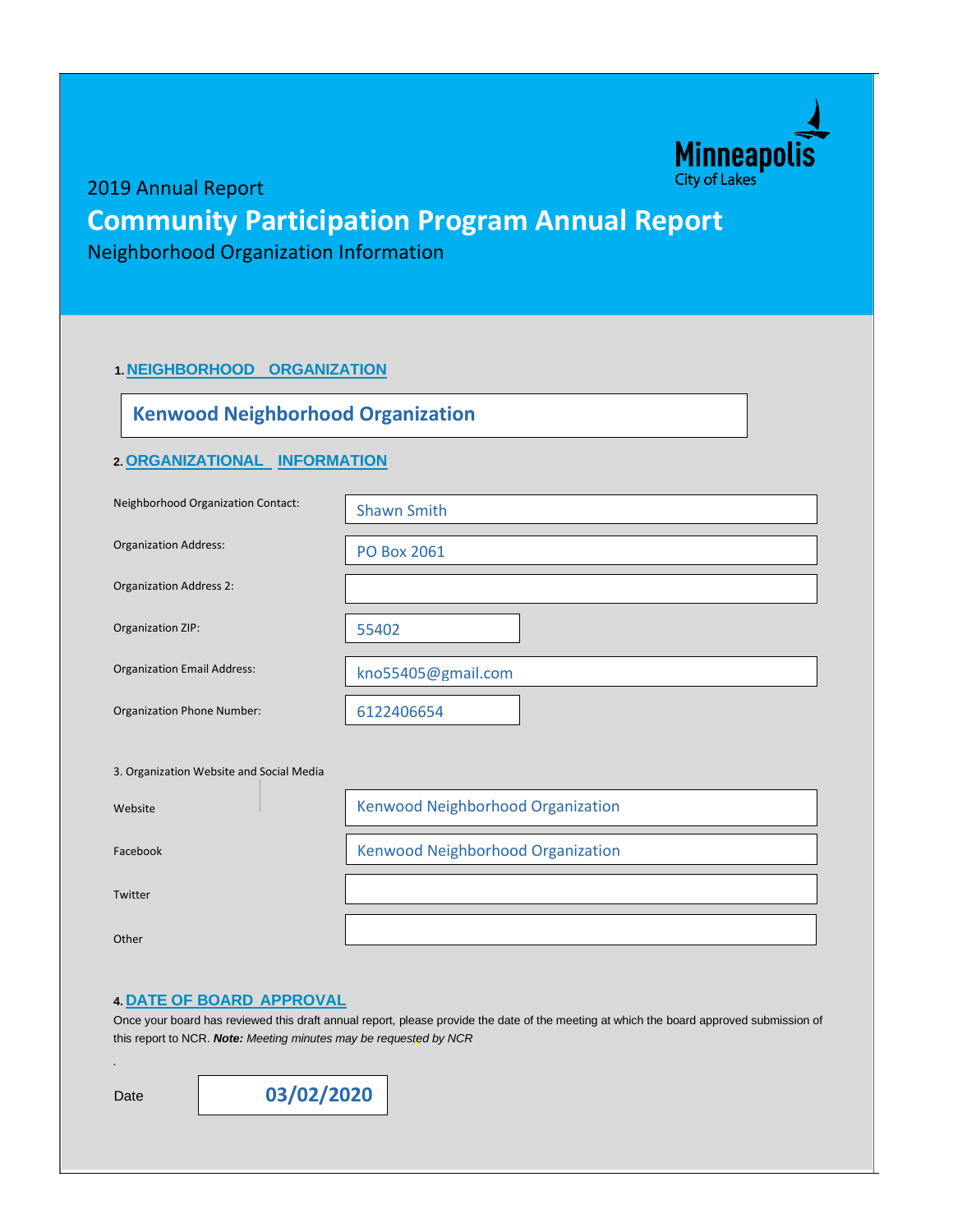

# **2019 Community 2019 Community Participation Program Annual Report**

*Additional Organization Information*

NOTE: The information in this section will be aggregated by the NCR staff for the annual *NEIGHBORHOOD PROGRAMS REPORT* and not be published as part of each neighborhood's Annual Report.

Indicate the **POSITION TITLE and AVERAGE HOURS PER WEEK of each PAID EMPLOYEE OR CONTRACT STAFF** (excluding professional services such as accounting, legal, etc.)

|             | <b>5. POSITION TITLE</b>         | <b>6. AVE. HRS./WK.</b> |
|-------------|----------------------------------|-------------------------|
| Position #1 | <b>Communications Contractor</b> | 3                       |
| Position #2 | <b>Finance Contractor</b>        |                         |
| Position #3 |                                  |                         |
| Position #4 |                                  |                         |
| Position #5 |                                  |                         |

#### 7. **IF NEEDED, PROVIDE ADDITIONAL INFO HERE:**

Note if any positions are seasonal, temporary, etc.

| <b>Both annual contract</b> |  |  |
|-----------------------------|--|--|
|                             |  |  |
|                             |  |  |
|                             |  |  |
|                             |  |  |
|                             |  |  |
|                             |  |  |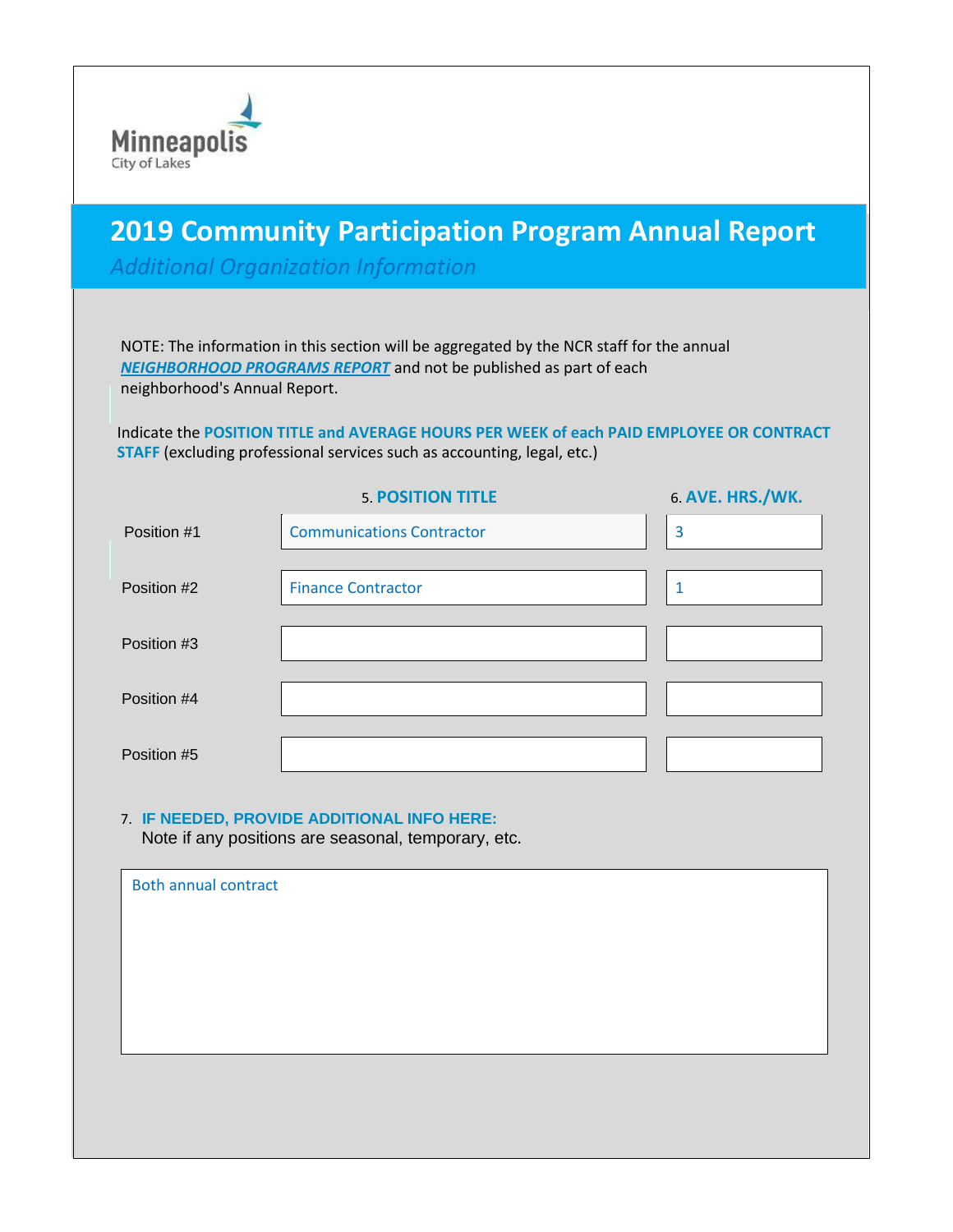

# **2019 Community Participation Program Annual Report**

*Stakeholder Involvement – Basic Outreach and Engagement*

### **WHICH OF THE FOLLOWING OUTREACH ACTIVITIES DID YOUR ORGANIZATION USE IN 2019?**

8. **MEETINGS** (Check all that apply)

Held regular committee meetings or discussion groups that are open to all stakeholders

|--|

Held at least one general membership or community meeting (in addition to the annual meeting) to gather input from residents and other stakeholders for a neighborhood specific initiative

|--|--|--|

Hosted at least one general membership or committee meeting in response to a City request for input - such as a development proposal, transit planning or public works project



Conducted one or more focus groups

## 9.**DOOR-TO-DOOR** (Check all that apply)

| Door-Knocking (with goal of face-to-face engagement)           |
|----------------------------------------------------------------|
| At least once reaching a portion of neighborhood               |
| At least once reaching most or all of the neighborhood         |
| For more than one issue/outreach effort                        |
| On a routine basis                                             |
| Conducted primarily by staff members                           |
| Conducted primarily by volunteers                              |
| Carried out primarily to increase membership and participation |

Carried out primarily to gather input or inform on a specific city or neighborhood issue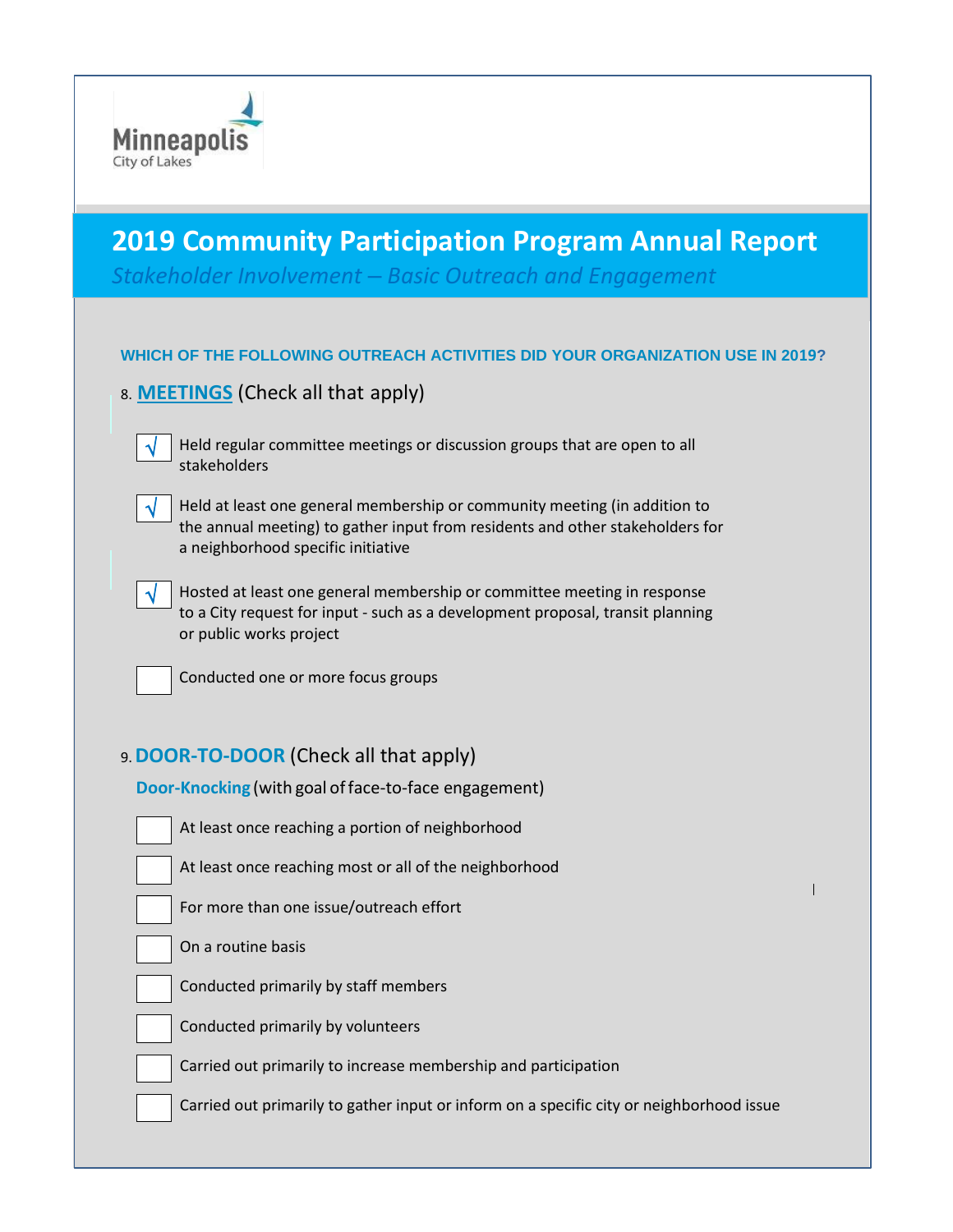#### 10. Approximately **HOW MANY HOUSEHOLDS DID YOU REACH** through door-knocking in 2019?



Please provide a whole number only

11. **Flyering** - Dropping literature at doors (Check all that apply)



At least once reaching a portion of neighborhood



Carried out primarily to inform and increase membership and participation



#### 12. Approximately **HOW MANY HOUSEHOLDS DID YOU REACH** through flyering in 2019?

**120** Please provide a whole number only

## 13. **EVENTS** *(Check all that apply)*

- Staffed a booth or table at neighborhood event or other community event that included sign-up sheets, surveys or information about your organization
- 

 Organized one or more issue specific event (such as a safety forum, housing fair, Open Streets, Creative Citymaking, etc.)

 Organized smaller events for specific outreach to target audiences (e.g., sidewalk tabling to reach renters, lemonade stands, tabling at Farmer's Market, etc.)

## *14.* **COMMUNICATION** *(Fill in all that apply)*

| Print a paper newsletter<br>(If so, at what frequency?)        | Yes 2x/year |
|----------------------------------------------------------------|-------------|
| Number of subscribers to<br>your email list                    | 300         |
| Number of followers on<br><b>Facebook and Twitter Combined</b> | 135         |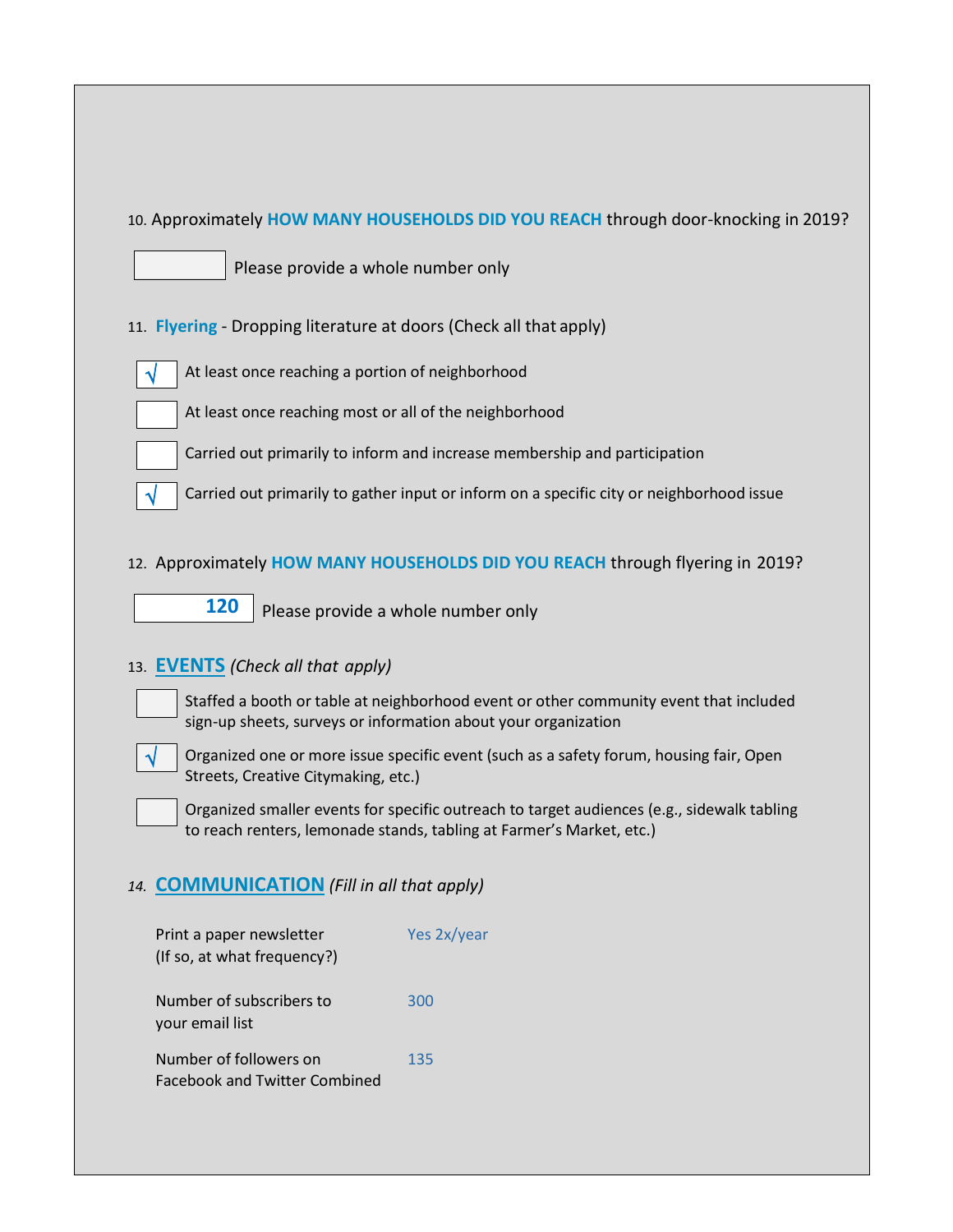| <b>OTHER</b> (Check all that apply)                                                                                                 |
|-------------------------------------------------------------------------------------------------------------------------------------|
| Conducted at least one community-wide survey (such as a random sample or all-<br>household survey)                                  |
| Conducted another form of survey (e.g., intercept survey)                                                                           |
| Developed partnerships with cultural, religious, professional or business associations to<br>expand outreach into under-represented |
| Other activities (please describe here):                                                                                            |
|                                                                                                                                     |
|                                                                                                                                     |
|                                                                                                                                     |
|                                                                                                                                     |
|                                                                                                                                     |
| 15. Please provide an ESTIMATE OF THE VOLUNTEER HOURS PROVIDED to your organization in<br>2019.                                     |
| Please provide a whole number only<br>340                                                                                           |
| 16. HOW DID YOUR ORGANIZATION REACH OUT TO UNDER-REPRESENTED GROUPS IN YOUR                                                         |
| <b>NEIGHBORHOOD?</b> (Check all that apply                                                                                          |
| Worked on an issue of particular interest to an under-represented group within the<br>neighborhood                                  |
| Provided notices of annual and special meetings in multiple languages                                                               |
| Provided newsletter articles or web pages in multiple languages                                                                     |
| Targeted outreach in apartment buildings or blocks to reach renters                                                                 |
| Targeted tabling at other events or locations (such as farmers markets, cultural events, etc.)                                      |
|                                                                                                                                     |

L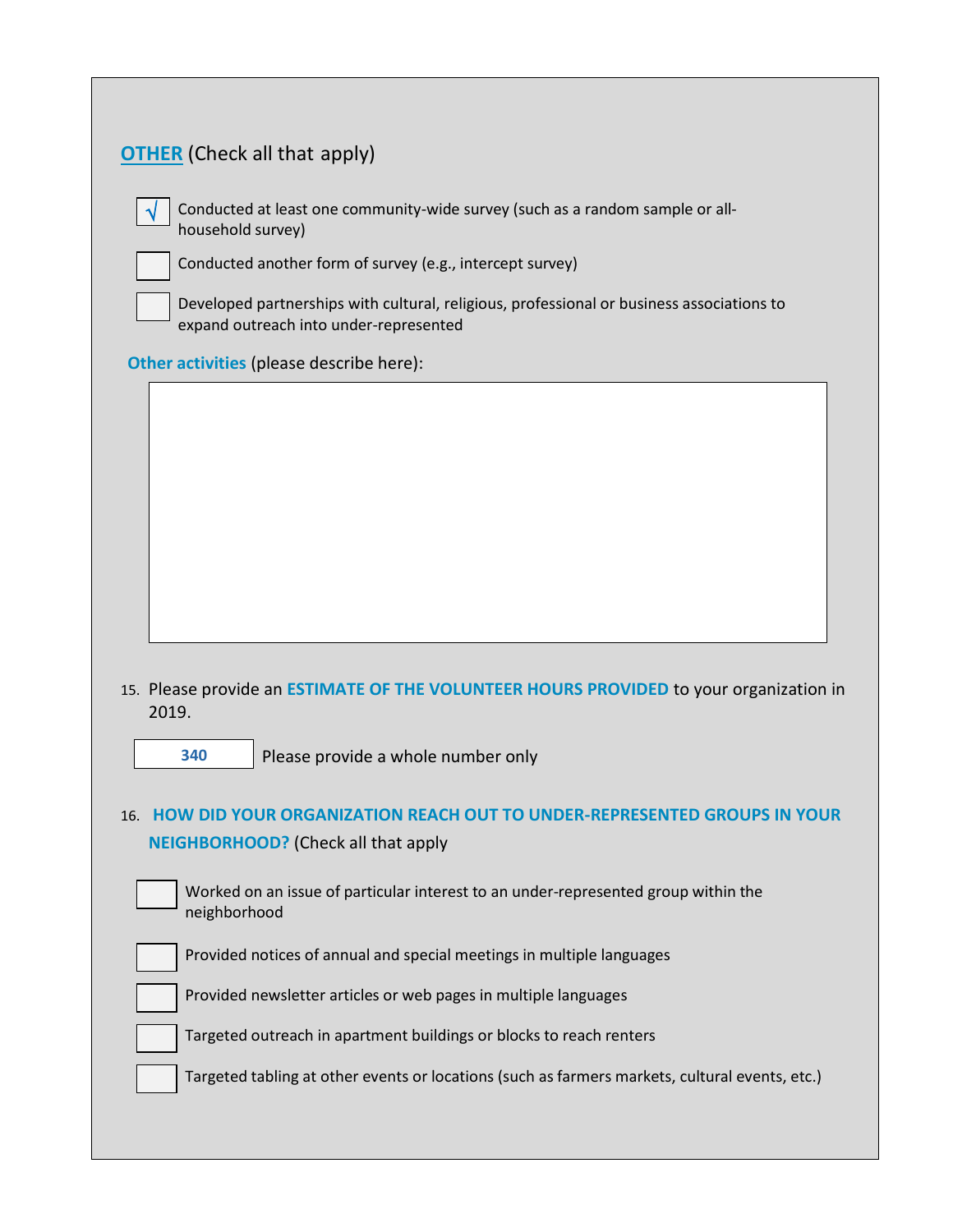| Held focus groups or open meeting formats for under-represented communities                                                      |
|----------------------------------------------------------------------------------------------------------------------------------|
| Met with other agencies in the community that work closely with under-represented<br>constituencies in the neighborhood          |
| Included an Americans with Disabilities Act statement on meeting and event notices                                               |
| Reviewed participation activities, and identified new leaders and volunteers for volunteer,<br>committee and board participation |
| Held one-time/pop up events in areas of the neighborhood that don't often have<br>neighborhood meetings                          |

**Other activities** (please describe here):

| Worked with council member to recruit renters |
|-----------------------------------------------|
|                                               |
|                                               |
|                                               |
|                                               |
|                                               |
|                                               |
|                                               |

17. What more would you like to tell NCR or the community **ABOUT YOUR STAKEHOLDER INVOLVEMENT**? What are you doing that is **NEW OR PARTICULARLY SUCCESSFUL TO REACH RESIDENTS** and others?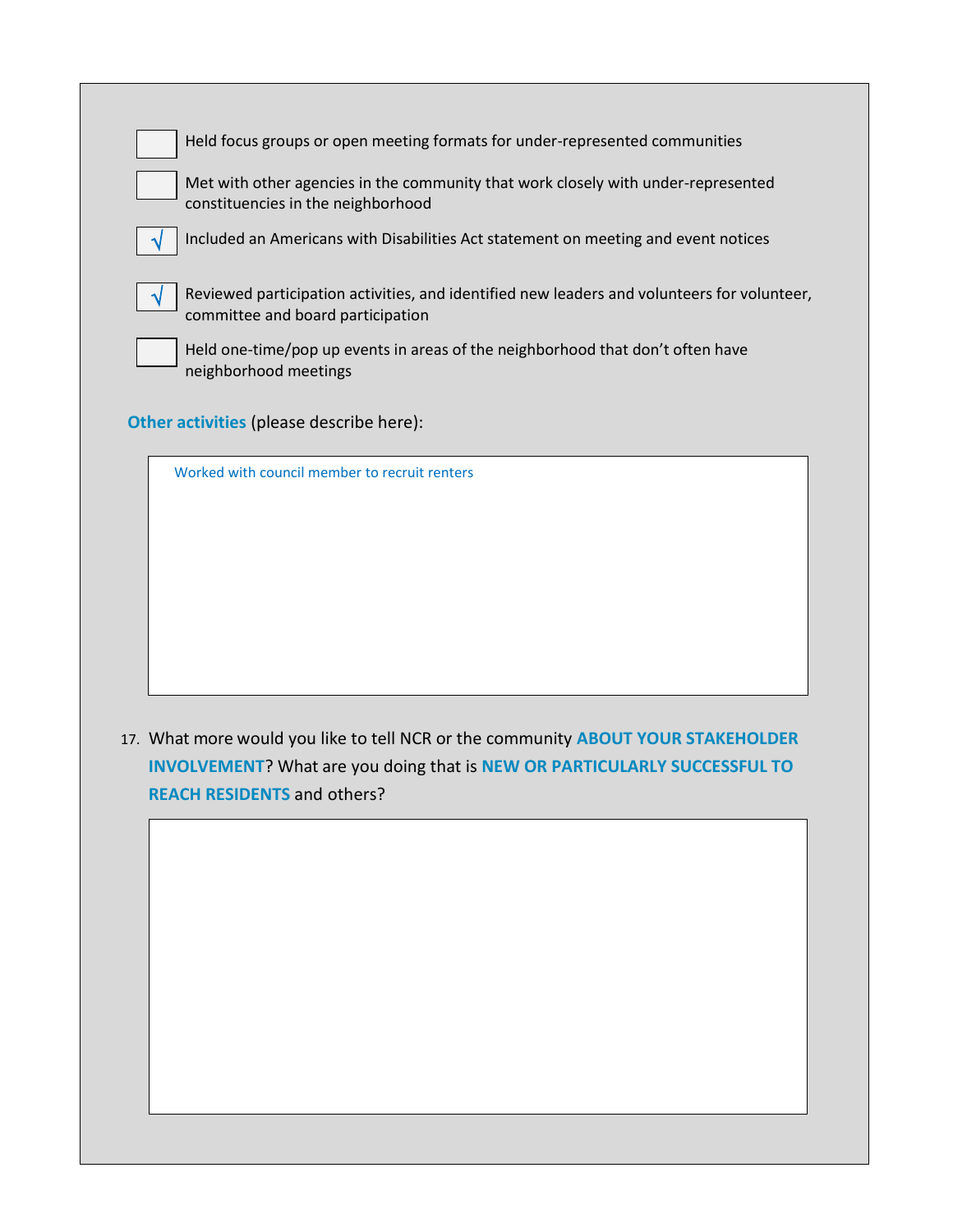

## **2019 Community Participation Program Annual Report** 2019 Highlights

#### **PLEASE DESCRIBE ONE OR TWO MAJOR HIGHLIGHTS**

- What was the issue or opportunity the neighborhood was facing?
- Who was impacted?
- What steps did you take to address the issue or opportunity?
- What was the outcome?

## 20. **MAJOR HIGHLIGHT #1**

KNO hosted two community meetings in 2019

1. KNO co-hosted with CIDNA a city public safety meeting focused on the construction of SWLRT. Present were Mayor, State Reps, CMs, Fire Chief, Contractor, etc. Topics were road closures, emergency access, commitment to hold CERT classes in April

2. KNO co-hosted with Lowry Hill a session with the Park Board for the SW Parks Master Plan. Concerns were aired over too many amenities in Kenwood Park (vs natural space) and a bikelane down Kenwood Parkway (and loss of one side of street parking). The bikelane is proposed to be moved, but the Park Board is still planning to install unwanted amenities such as pickle ball courts, that will infringe on natural spaces.